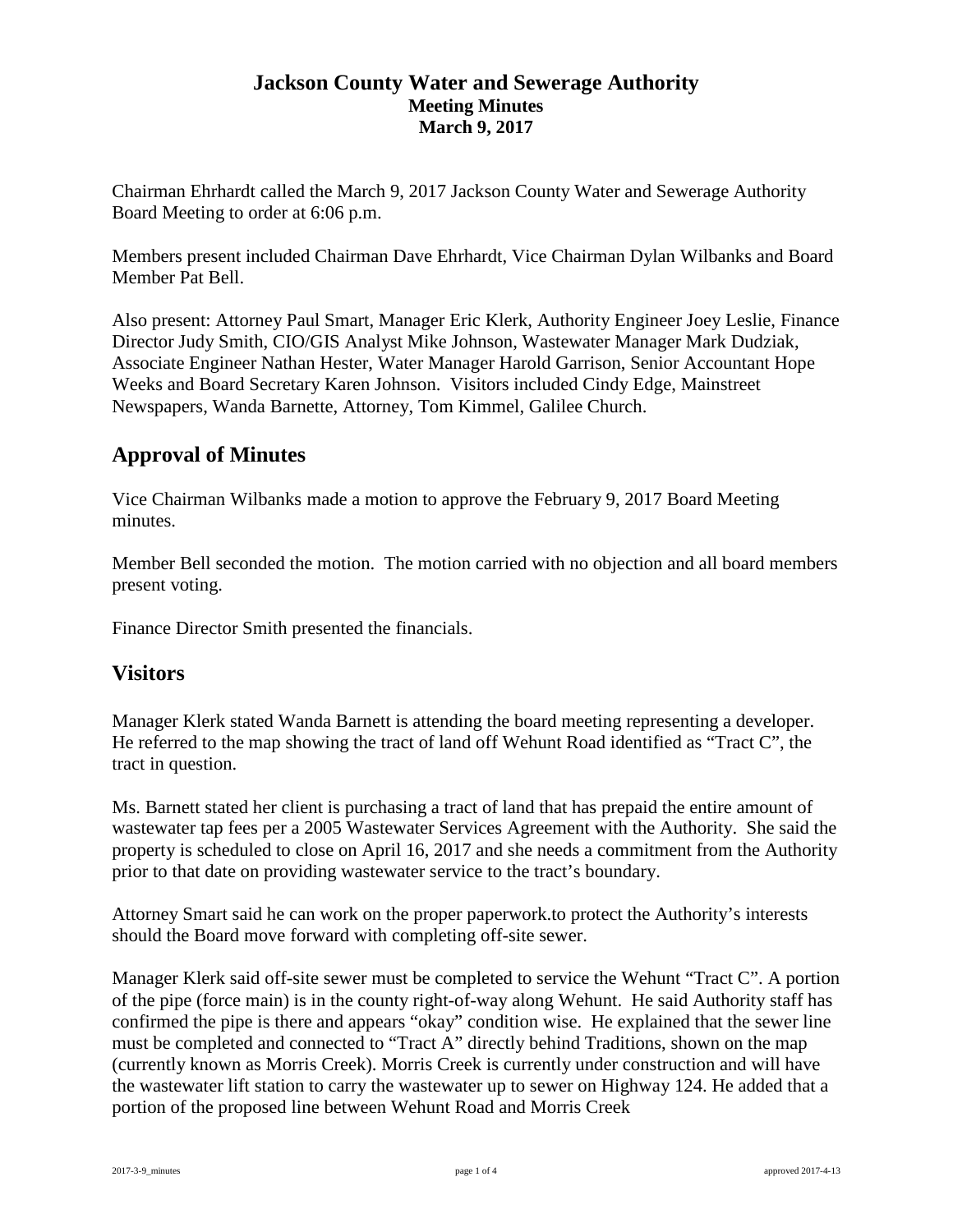(identified as "Tract A Extension" on the map) continues onto private property from Wehunt Road now belonging to Dr. Cheng, and there is a sewer easement to extend/serve sewer needs on Dr. Cheng's property.

Engineer Leslie discussed some of the technical aspects of the situation.

## **Old Business**

### *ServLine Insurance Implementation*

Finance Director Smith stated at the last meeting, a draft leak adjustment policy that would coincide with the proposed ServLine program was discussed. This would take the place of our existing policy.

Attorney Smart said he is comfortable with this new leak adjustment policy. Finance Director Smith said there would be a timeline created to implement the program.

Vice Chairman Wilbanks made a motion to adopt the leak adjustment policy as presented.

Member Bell seconded the motion. The motion carried with no objection and all board members present voting.

Vice Chairman Wilbanks made a motion to give Manager Klerk the authority to move forward with signing the contract to implement the ServLine program.

Member Bell seconded the motion. The motion carried with no objection and all board members present voting.

## **Addition to Agenda – Visitor**

Mr. Tom Kimmel, Galilee Church, addressed the Board regarding the Authority's change in the fire line billing procedure. He gave the board his opinion and stated their budget has already been set for 2017. He asked the Board to consider some type of relief for this year and, for next year, he would put the anticipated full amount into his 2018 budget.

Chairman Ehrhardt stated the Board would discuss the matter and contact Mr. Kimmel.

#### **New Business**

#### *Doster Creek Repairs*

Manager Klerk explained the purchase order for the repairs at Doster Creek Station was \$32,751.00. He stated the repairs have become more complicated and is requesting an additional \$17,000 in expenses.

Vice Chairman Wilbanks made a motion to approve the additional expenses of \$17,420.80 for the Doster Creek Pump Station.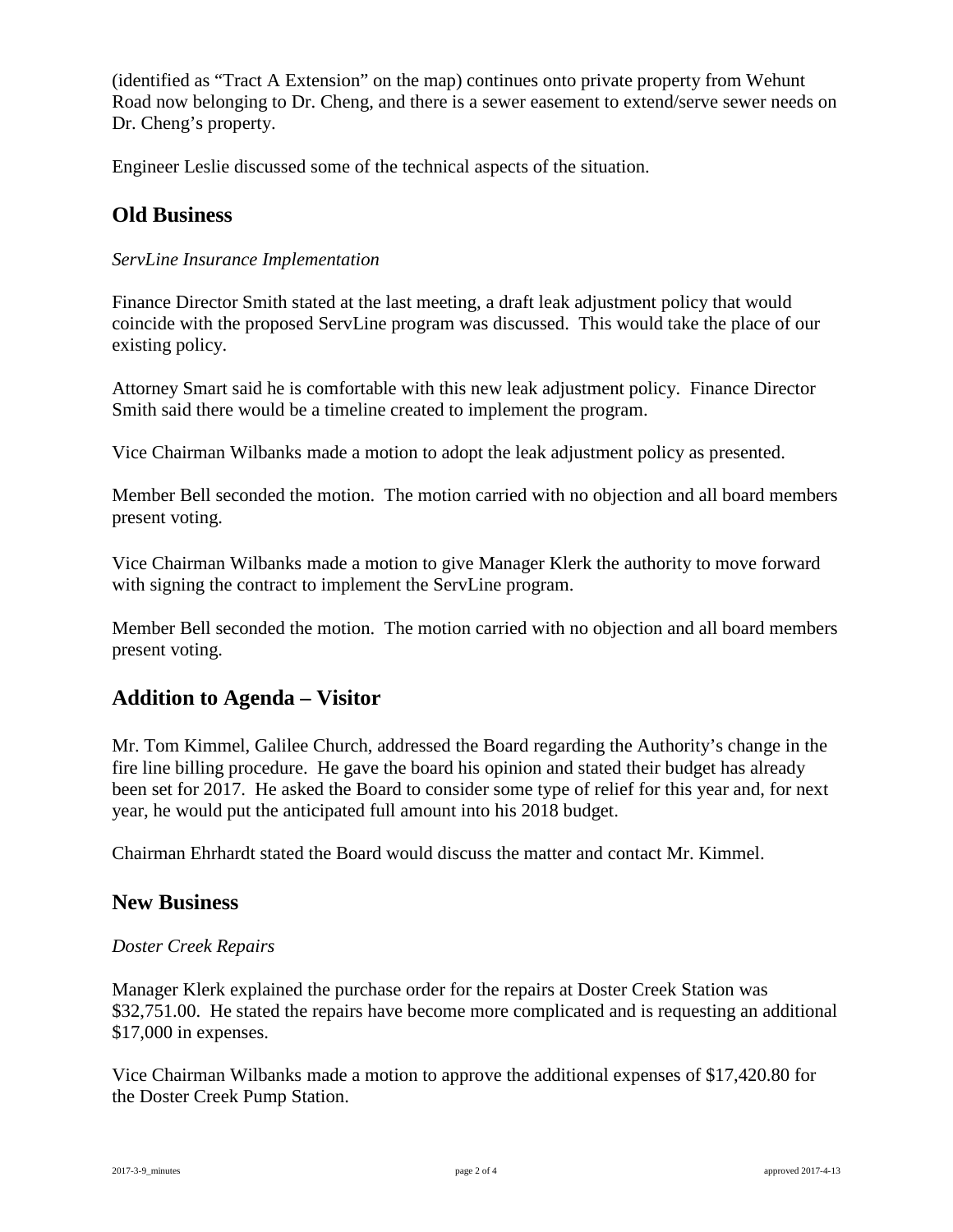Member Bell seconded the motion. The motion carried with no objection and all board members present voting.

### *MOWWTP Sludge Tank #2 Bid Award*

Manager Klerk stated this is the additional sludge tank storage and conditioning tank.

Engineer Leslie said we received four bids. He stated Lanier Contracting was the low bidder at \$331,189.00. He recommends awarding them the contract with a project budget of \$375.000.

Vice Chairman Wilbanks made a motion to award the contract to Lanier Contracting for \$331,189.00 with a project budget of \$375,000 and authorizing the Authority Manager to execute the necessary documents.

Member Bell seconded the motion. The motion carried with no objection and all board members present voting.

### *Rate Schedule Updates*

Manager Klerk stated the rate schedule had to be revised to make the class adjustments between industrial and commercial water customers. He added that the class adjustments were in line with the Industrial and Commercial classifications that are outlined in the "Rules of Georgia Department of Community Affairs, Chapter 110-12-1. He said the fire hydrant meter rental rates were added to the schedule as well.

Vice Chairman Wilbanks made a motion to approve the revised rate schedule as presented.

Member Bell seconded the motion. The motion carried with no objection and all board members present voting.

## **Executive Session**

Vice Chairman Wilbanks made a motion to go into executive session at 7:28 p.m.

Member Bell seconded the motion. The motion carried with no objection and all board members present voting.

Member Bell made a motion to come out of executive session at 8:15 p.m.

Vice Chairman Wilbanks seconded the motion. The motion carried with no objection and all board members present voting.

Vice Chairman Wilbanks made a motion to extend Manager Eric Klerk's employment contract to the year 2020 and to make a \$2,000.00 contribution to his 401 Senior Management account.

Member Bell seconded the motion. The motion carried with no objection and all board members present voting.